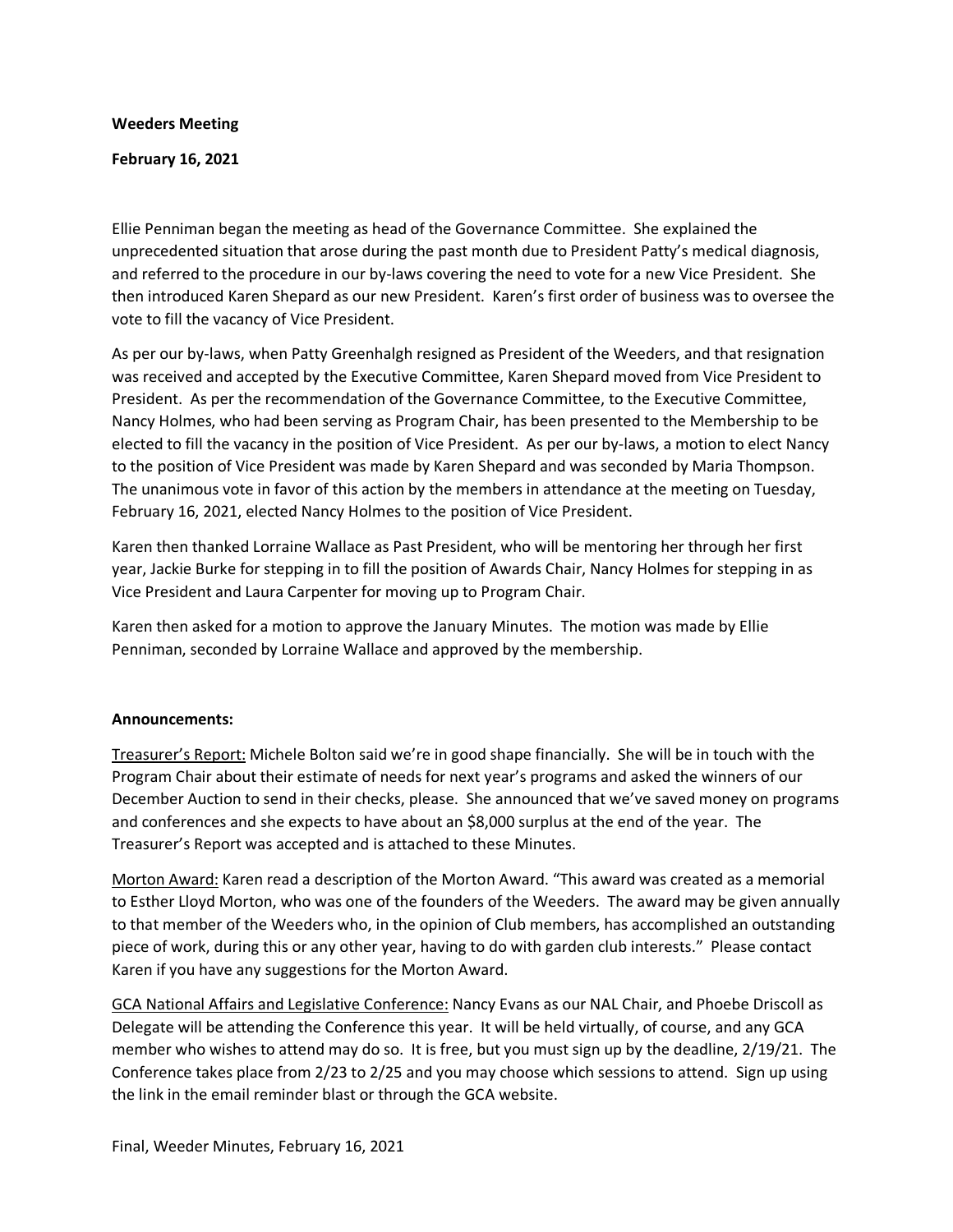Photography Awards: Nancy Holmes spoke up to recognize Taddy Dawson's recent photography awards. She won a First Place and a Best in Show in the Zone V Photography Show and an Honorable Mention in GCA's "America the Beautiful" contest. Congratulations, Taddy.

Crazy for Containers: Ellyn Spragins said we were a little slow out of the gate this year, but had orders totaling \$9,720 and a contribution of \$100 by the deadline. After expenses we should clear about \$3,479. She said we also placed an order for a container of 'Argentea' as a gift for Patty.

# **Committee Reports:**

Flower Show: Jeanne May announced we will hold the April  $10<sup>th</sup>$  flower show virtually, and it will be judged this time. She said it will follow the schedule set out in the Blue Book.

Horticulture: Alice Doering reminded those who signed up for the seed propagation workshop that the kits are on her back porch for pick up, along with the cash box for the fee. Nancy H. will be sending out the link for the workshop shortly before the date. Alice's tip of the month is to plan your veggie garden ASAP. Seed companies can run short of stock quickly in times like these when so many people are gardening. She likes Burpee for veggie seeds.

Membership: Marilyn Sprague introduced new member Gretchen Kiernan, attending her first meeting today. Over the years, Gretchen has been involved in such a variety of work and activities, from U.S. Army Intelligence School to real estate, libraries, Jenkins Arboretum, pursuing so many interests. Please see Marilyn's attachment for more complete information and get to know Gretchen better. Marilyn also spoke briefly about Admissions Committee issues; the GCA Bulletin, thanking Lorraine for her work ensuring that the photos we send to accompany articles for inclusion in the magazine are properly formatted so as not to be rejected; and our responsibilities regarding Magnolia Tribute Garden. Please see her second attachment for more complete information about these subjects.

PCGCA: Nancy E. gave an update on the Fertilizer Fund. Weeders were generous this year, coming in  $2<sup>nd</sup>$ among all the Clubs in amount given, and  $4<sup>th</sup>$  in the number of members participating.

Photography: Melissa Bullitt announced there will be a Photography Show March 9th, which will follow the schedule set out in the Blue Book. As there will be no judging, there will be no reason to feel intimidated about entering and she encouraged everyone to participate. Please send your photos to her via email and she will set up the show.

Program: Laura Carpenter and Melissa Schweiter Oeth will be scheduling Zoom meetings with committee members to plan programs for next year. She said the March 9<sup>th</sup> Weeder meeting will begin at 9:30 instead of in the evening, and keep the originally scheduled program, 'A C-Change Conversation'.

Founder's Fund: Sonya Driscoll announced that the three finalists competing for the Founder's Fund award, which we'll be voting on at the next meeting, are all worthy choices. She also reported she received a note from the Librarian at the Jeanes Library thanking the crew for their hard work on the garden there last fall, and expressing the hope that the project will be continued this year.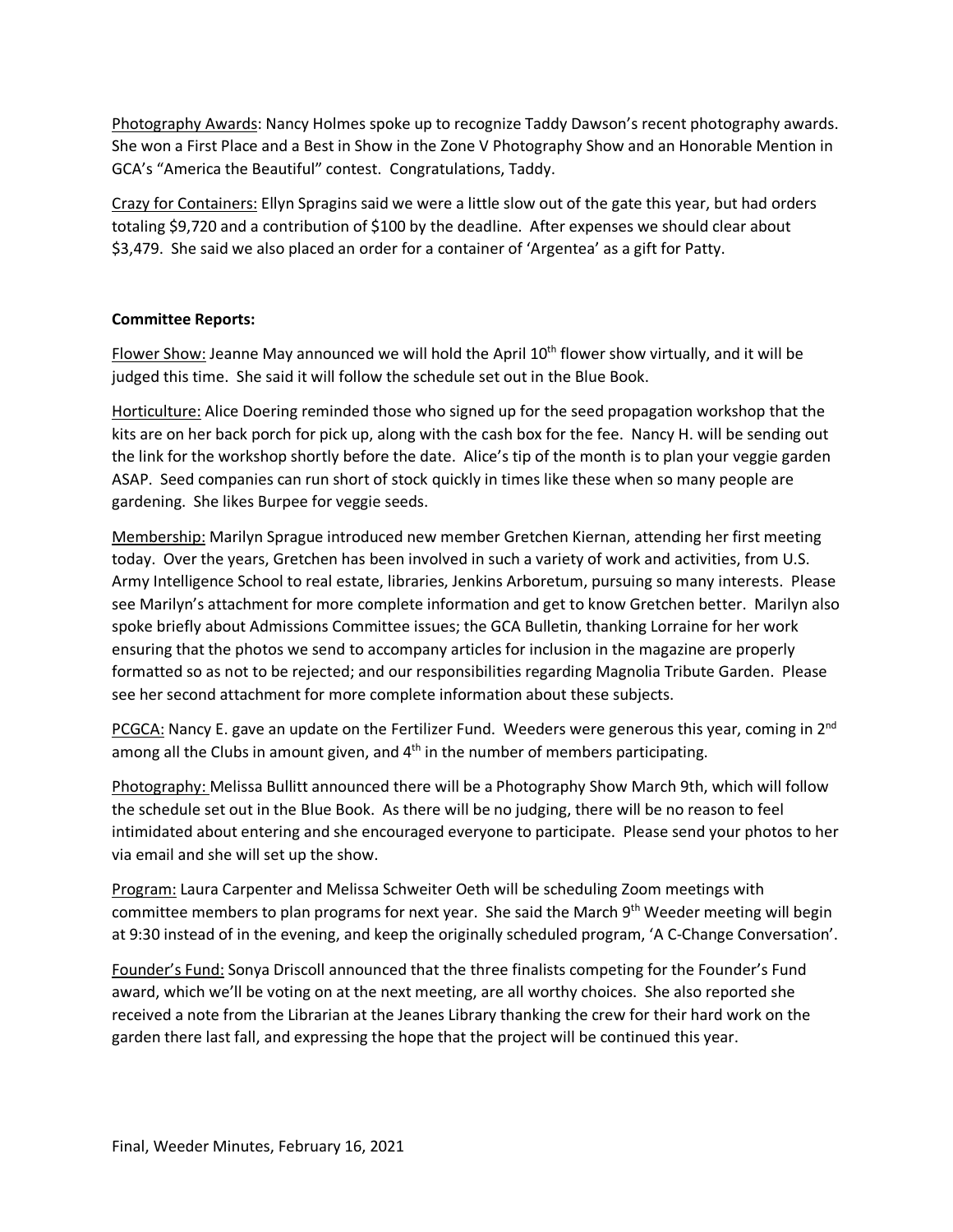# **Other:**

Nancy H. let us know that the PHS magazine 'Grow' has an article on Reggie Thomas' garden.

Phoebe Driscoll noted that the NAL meeting will focus on global warming and reminded us that we can all attend, virtually, this year.

Taddy Dawson asked us to let her know if we want anything posted on the website.

Patty Greenhalgh joined the meeting at this point and was welcomed by Karen. She had joined to watch the program and, although we know she has a long recovery ahead, it was heartening to see her smiling and looking so well. She assured us she was on the mend, thanking Karen for stepping into her new position, and everyone for their cards and their kind words of encouragement.

Guests: Karen took time to welcome and introduce the following ladies: Polly Robbins and Maureen Fendrick, guests of Laura Carpenter; Kathy Spagnola, guest of Diana Mason; Jodie Spragins, Tricia Winton, and Ainsley Gardner, guests of Ellyn Spragins; Robin Smith and Pam Bennett, guests of Annette Toebe; Linda Sirak, guest of Chris Cacioppo; Melonie Wallace, guest and daughter-in-law of Lorraine Wallace; Audrey Clancy, guest of Beth Hayes; Carol Rush, guest of Linda Anderson; and Audrey Kese, guest of Julie De Vuono.

Karen adjourned the meeting at 12:45

Respectfully submitted,

Lesley Undercofler, Recording Secretary

**Program:** Nancy Holmes introduced our speaker, Margaret Roach, whose topic was "Non-Stop Plants: A Garden for 365 Days". She is a noted author and lecturer, working for 15 years for Martha Stewart and a decade each for Newsday and the New York Times. She has created the nationally acclaimed blog and newsletter awaytogarden.com along with an accompanying radio podcast. She has a regular column in the New York Times called "In the Garden."

Ms. Roach began by describing her personal journey of garden discovery starting with the purchase of her home in the Hudson Valley. For many years she lived there on weekends only, commuting between city job and country living. She restored the home, began gardening and, over time, learned through trial, error and observation what was important to her, changing a number of her original concepts about gardens, nature and the most effective way to live and work with both. She encouraged us to appreciate all seasons for the beauty each has to offer; to make a point of using native plants; allow an area in the garden to grow naturally to see what emerges; embrace the value of bugs and insects – indeed, all creatures great, small and even slithery – as garden helpers, not scourges.

She asked us to consider not entirely removing a dead tree, unless it's in a position to cause harm, but to remove the dead parts, cut off the top and allow what's left to remain as a source of food and nesting